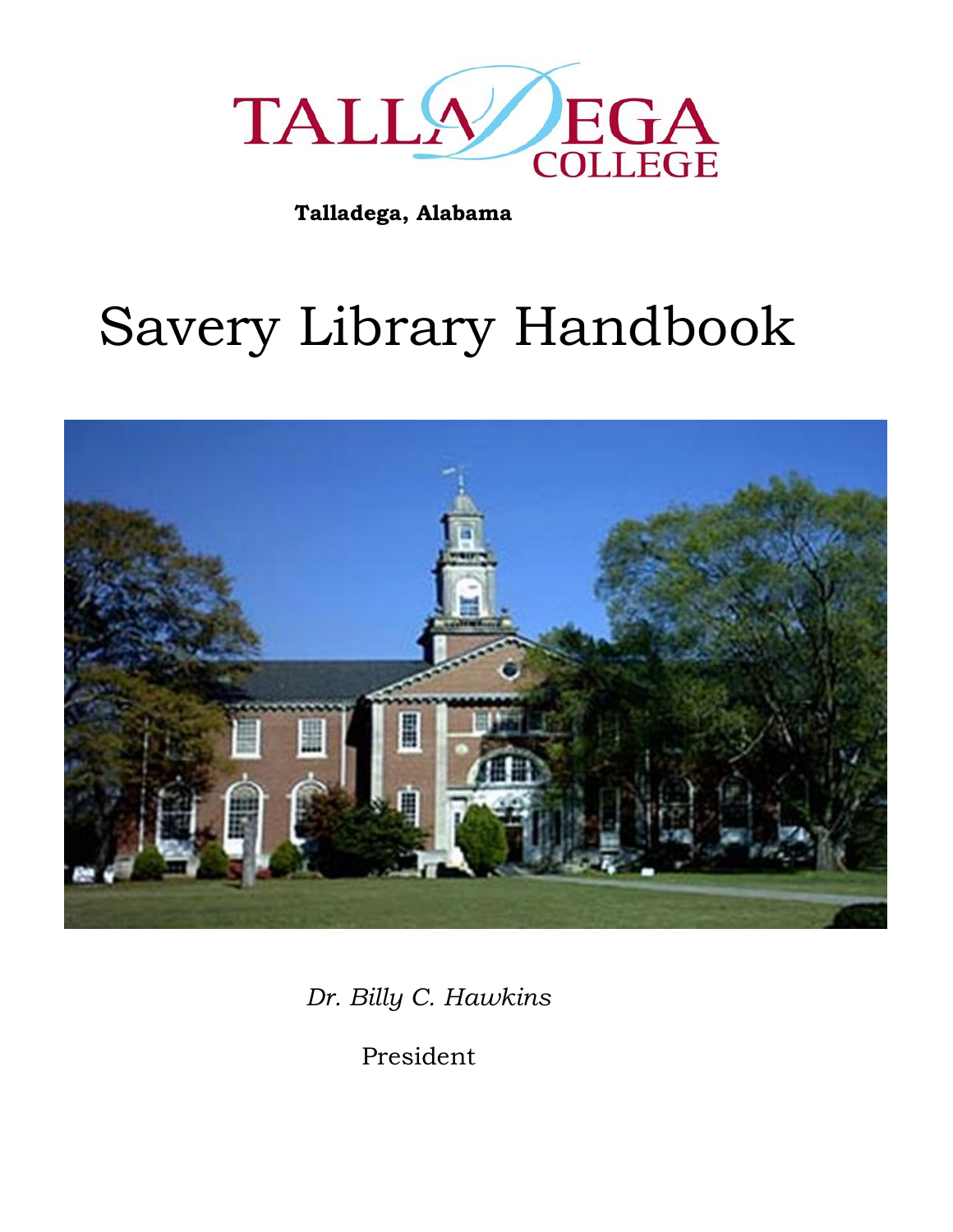#### **Talladega College**

#### **MISSION STATEMENT**

Talladega College is an institution rich in history whose mission is to equip its graduates for the global community through academic excellence, moral values, community service and professional development.

#### **Talladega College**

#### **VISION STATEMENT**

Talladega College aspires to be a center or academic excellence in liberal arts higher education; thus preparing students not only for graduate studies but also for the global community.

### **Talladega College**

#### **CORE VALUES**

Talladega College promotes its core values through:

STUDENTS FIRST: The main stakeholders are students

ACCOUNTABILITY: Faculty and Staff promote planning that builds on a culture of responsibility and transparency, including the provision of benchmarks for measuring progress

INTEGRITY: Foster honestly by acting in a candid, fair, and ethical manner, creating a culture of trust that is evident in all College activities and decision making.

- · DIVERSITY: Expose students to diversity inherent in the world in which we live.
- · EXCELLENCE: To teach high-quality educational programs and perform innovative research, thus being preeminent in all that we do

#### **Savery Library**

#### **MISSION STATEMENT**

The mission of Savery Library is to provide students, faculty, and staff with the resources and opportunities to support the mission and goals of Talladega College by selecting, acquiring, and maintaining materials in all formats. Exemplary leadership in accessing, using, and evaluating the library's program is a commitment strongly valued for maintaining a quality academic support unity for all patrons.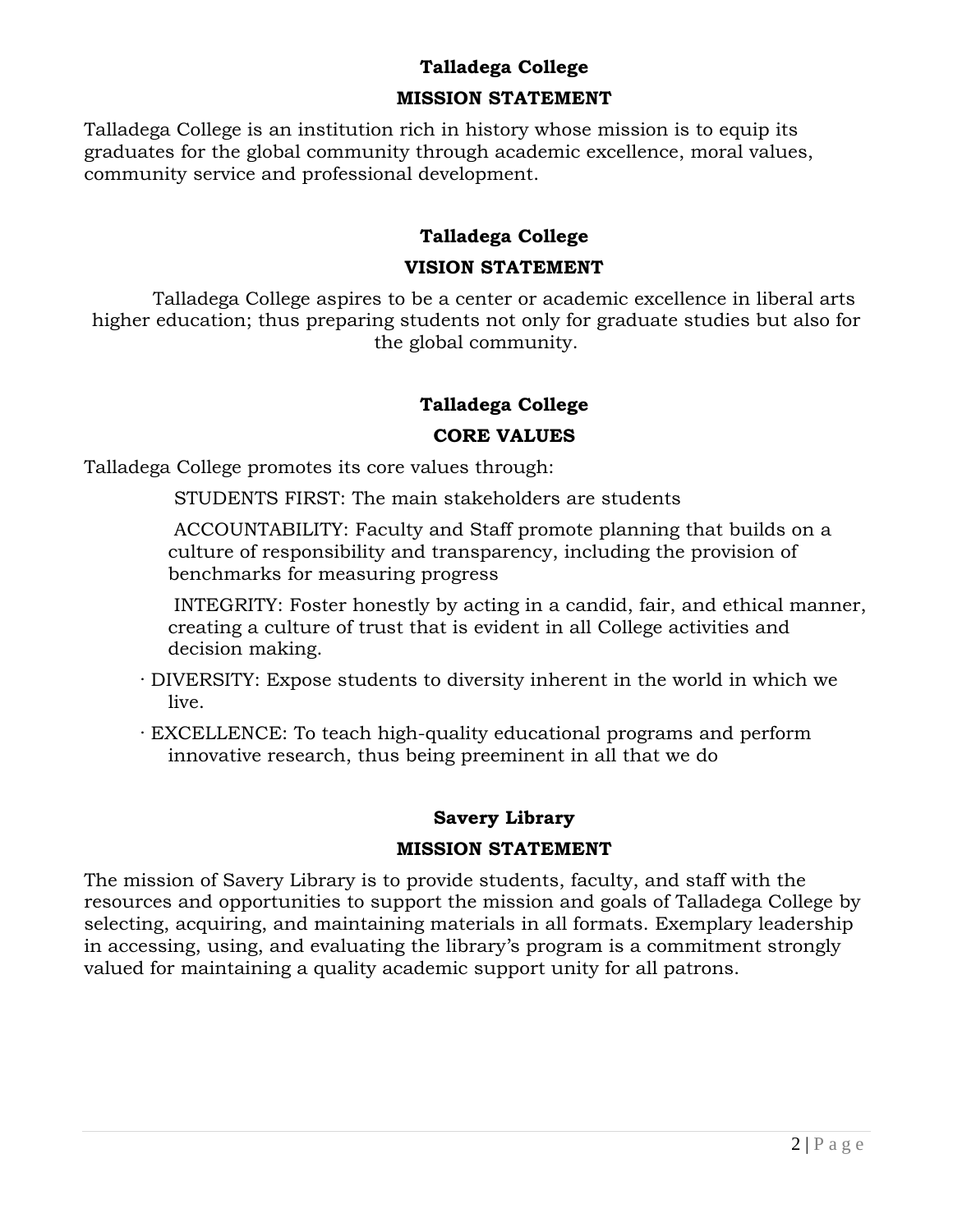#### **FACTS ABOUT SAVERY LIBRARY**

Savery Library was dedicated in 1939. Prior to that time, the library was on the site where Sumner Hall stands. At the entrance to the lobby is a plaque that provide information on the life of William Savery, for whom the library was named.

#### **AMISTAD MURALS**

The murals are a special attraction. These were painted by Hale Woodruff, a prominent Black artist, and unveiled at the dedication of the library. There are three panels on the west wall in the lobby; *The Mutiny, The Court Scene,* and *The Return to Africa,* which represent the *Amistad Incident.* On the east wall are three panels representing *An Underground Railroad Scene, The Opening Day of School at Talladega College*, and *The Building of Savery Library.*

What is depicted here eventually led to the founding of the American Missionary Association and Talladega College. A replica of the Amistad Ship is embedded in the center of the floor in the lobby. It has been a tradition, through the years, that no one walks on the ship's replica because of its historical significance to the college. A sketch of the Amistad is also found on the bookplate that is placed in front of each book in the library.

The Murals have been exposed worldwide as historical treasures. Steven Spielberg's movie, "The Amistad," is the subject of this incident. In addition to inclusion in a number of textbooks, art books, magazines, etc., they were listed by Southern Living magazine as one of the "40 Best Things to See in Alabama."

There are currently replicas on the walls of the library, with the originals being housed in the High Museum of Art in Atlanta, Georgia. Once the new museum is built they will be brought home and housed properly.

On the wall above the circulation desk is the college seal which bears the charter title of the college, *Collegium Talladegeneses,* and the legend, Pro Christo et Humanitate. On the opposite wall is the epitaph of Edward Courtenay, Earl of Devonshire, written in 1556 by an unknown author.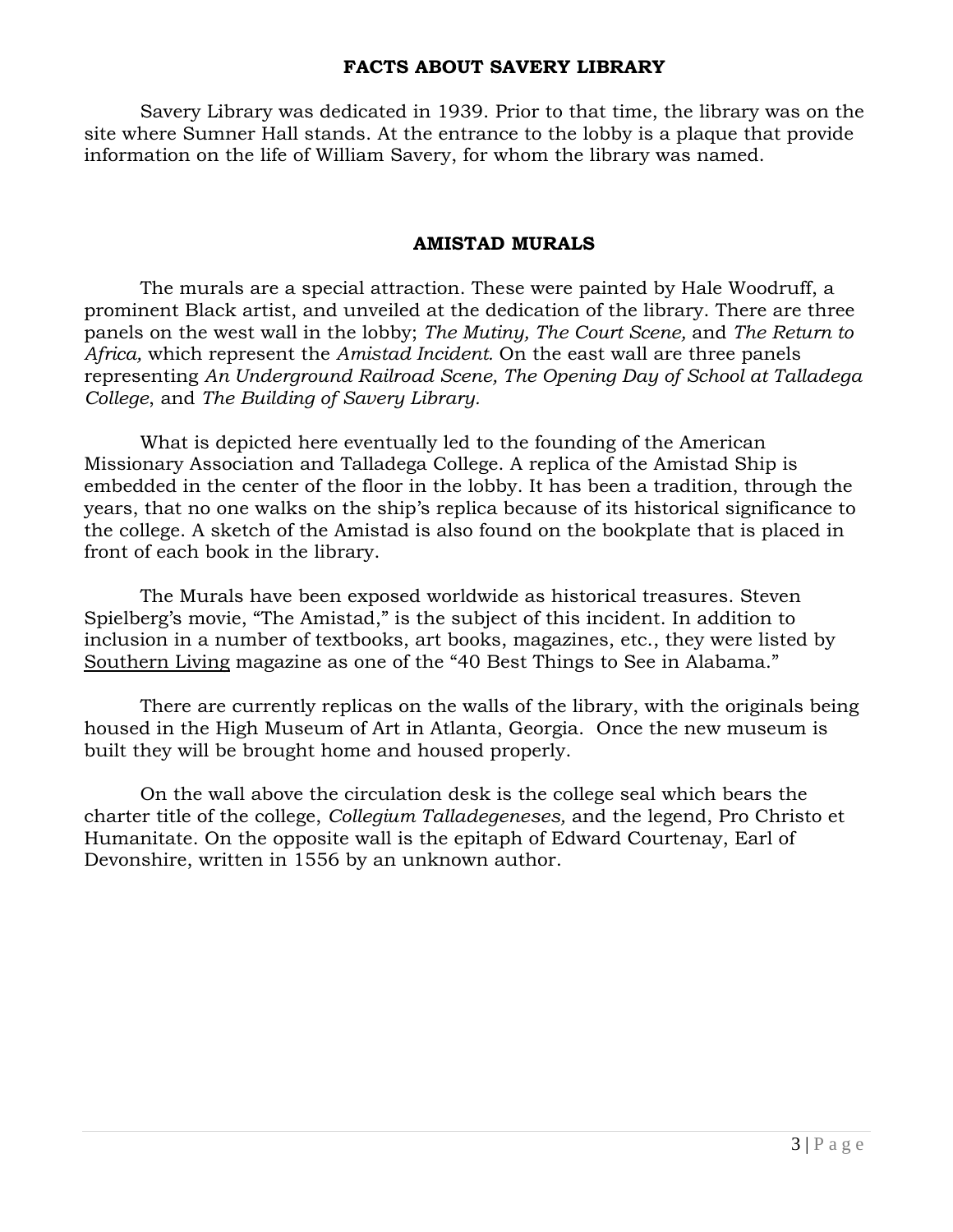#### **COLLECTION**

#### Collection

Savery Library has a collection of over 50,000 items. The library has open stacks which means students may go into the stacks. The online catalog is provided by EBSCO Discovery, which enables patrons to access the library's book holdings. The remaining Dewey Decimal items are being converted into Library of Congress during academic year 2018-2019.

Reference books are located on the first floor of the library. Reference books, textbooks, and course material cannot be checked out. Electronic reference resources may be accessed from computers in the Computer Lab.

Periodicals are donated from time-to-time by loyal alumni or retirees of Savery Library. We are proud to display these donations on the  $2<sup>nd</sup>$  floor in the magazine racks. If you have any questions, please ask the circulation desk.

Currently, the library has only three newspaper subscriptions, The Anniston Star, The Chicago Crusader and The Daily Home. They are housed in the Reference Room on the newspaper rack. The newest editions are at the top.

#### Archives and Archived Information

The institution ensures the availability of archived official catalogs, digital or print, with relevant information for course and degree requirements sufficient to serve former and returning students. These catalogs are available in Savery Library College Archives. A request form needs to be submitted to the College Librarian. These catalogs are available during normal library hours. If a digital catalog is requested, please allow up to 48 hours for processing, the item will then be emailed to the email address on the request form. The official catalogs that are available are from 1870-2018. (See page 7)

The archives are located on the  $2<sup>nd</sup>$  floor and are open by appointment only. Patrons wishing to use archival materials must submit a request in advance to the College Librarian (see page 7). Materials must be used in the presence of a library staff member. The librarian can make copies of items in the archives.

#### Galangue Artifacts

The Galangue African Artifact Room is located on the 2<sup>nd</sup> floor. Tours and information are available upon request.

#### **MISCELLANEOUS**

Collection Development – Savery Library's Collection Development Policy is on file in the Office of the College Librarian. As a document, it aids in the acquisition and the coordination of selection of materials for the library as well as weeding materials from the collection. The library staff values your participation in this important phase of library policy. Your recommendations for materials that you would like to see in the library are always welcome and encouraged, please see the attached forms (page 9 and 10).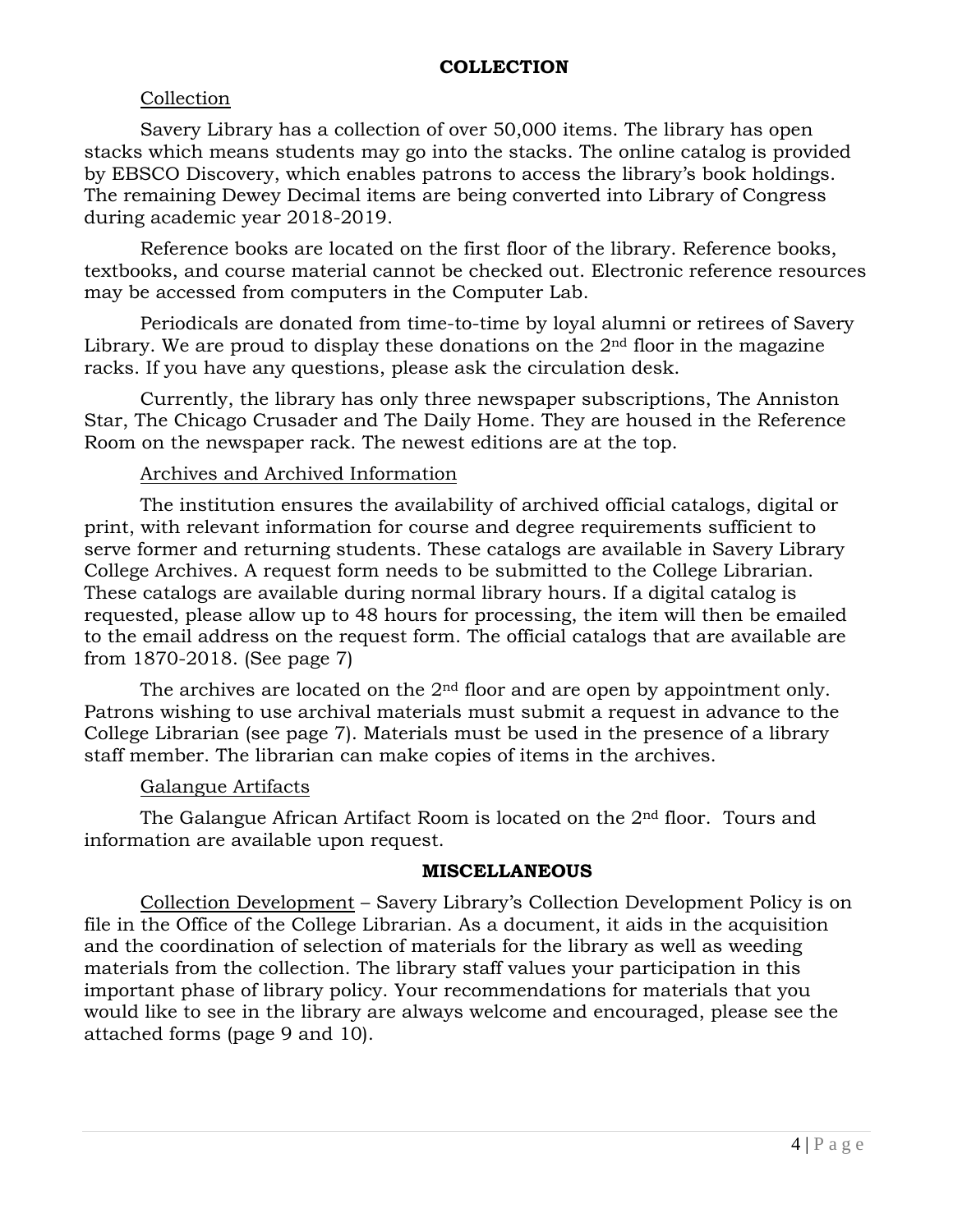#### **SERVICES PROVIDED**

Library Instruction – Teachers are encouraged to schedule instruction with the College Librarian for their students each semester. Instruction is taught based on requesting teacher and their class materials. Students can also request one-on-one instruction (see page 11).

Circulating Materials – Talladega College ID cards (student, faculty or staff) must be used to check out materials. Alumni and citizens of Talladega are also able to check out items. Alumni and citizens of Talladega are able to use their driver's license and a piece of mail, dated within the past 30 days, with the individual's name on the mail item in addition to the Library Card Request Form (see page 12). This will enable the staff to create an account for the individual in our circulation system, after the account is created, only the Driver's License is needed to check out items. Circulating materials may be checked out for 14 days. Materials may be renewed if they have not been requested by another patron. All books must be brought in for renewal. A library user will be assessed a fine if an item is not returned by its due date. The fine for all users is \$0.25 per day, per item. The library user is responsible for paying all overdue fines, charges, and processing fees for damaged or lost items. Any lost materials should be reported to the library staff as soon as possible. If a book is lost, the student must pay the current list price of the book. If the book is out-of-print, the current list price will be assessed at \$25.00. Amazon.com is the vendor used to determine the current list price for books.

Non-Circulating Materials – Reference books, periodicals, newspapers, magazines, and reserve items may not be checked out to leave the library.

Reserve Materials – Reserve materials are those selected by the faculty for special assignments, or because the materials are in short supply. They are housed behind the circulation desk under the name of the faculty member reserving them. All reserve materials must be used in the library. In case of high demand, use will be limited to two hours.

Photocopier – A photocopier is located in the admin area. It allows for wireless printing and faxing services.

Interlibrary Loan – Materials that are not located in Savery Library and cannot be accessed through available databases may be secured through interlibrary loan. Make requests at the circulation desk (see form on page 8). Distance Education students may request Interlibrary Loan materials be mailed to their homes, the item will first come to Savery Library, then will be mailed from Talladega College Mailroom to the address, on file in the registrar's office, for the student. The student will still have to follow the circulation guidelines.

Macbook and Tablet – There are two Macbooks and four Samsung Nook Tablets available for in house use.

Library Computer Laboratory – At no time should computer users attempt to alter any software or hardware settings, attempt to breach computer security or damage equipment in any way. All computers will be signed off 15 minutes prior to the lab's closing.

Requests – Savery Library values the opinions of the students, faculty and staff at Talladega College. If you have an idea to better the library, please share it with us. See attached forms.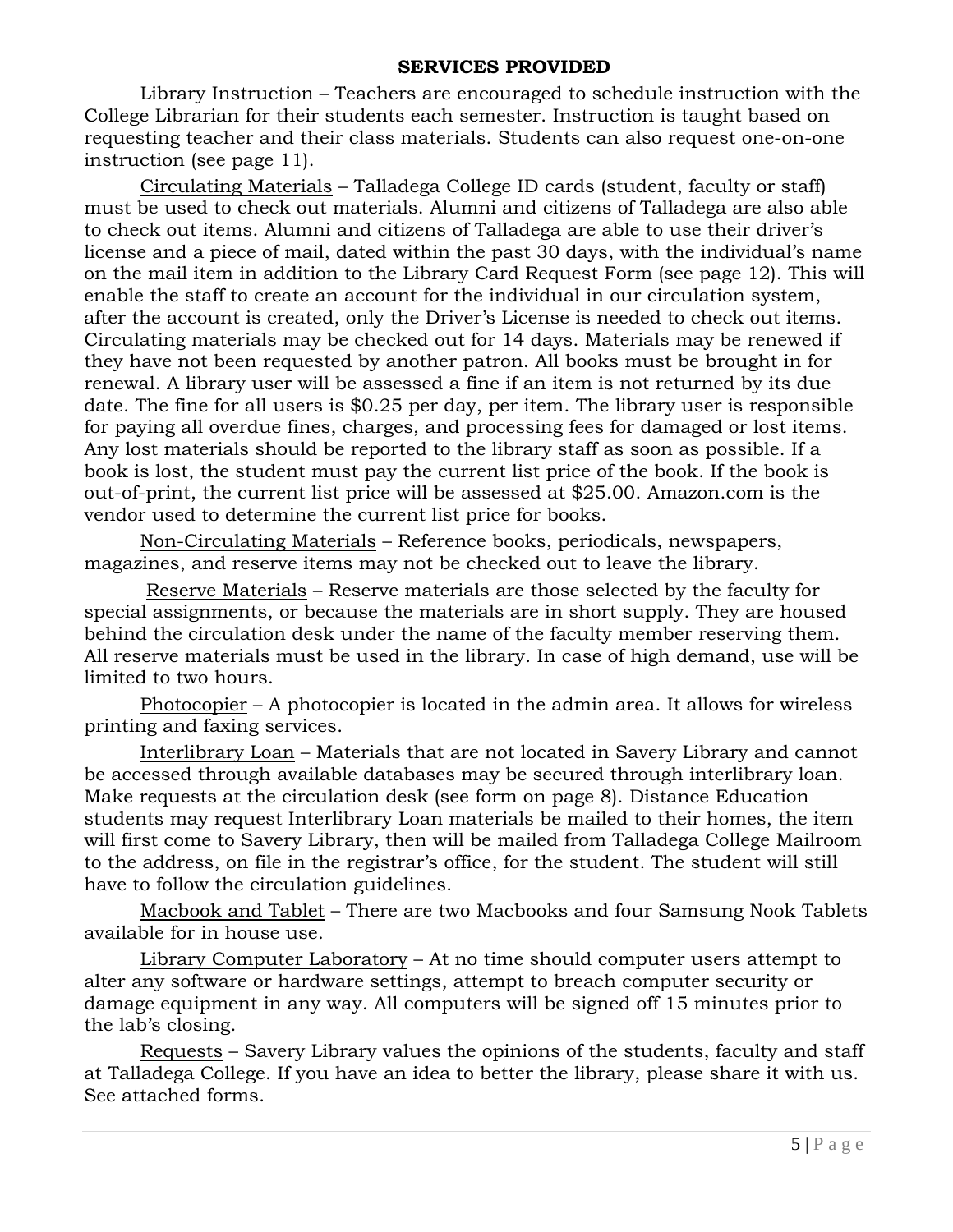#### **Library Staff**

College Librarian-Director

Caitlin Cox

256-761-6377

Administrative Assistant

Teresa Garrett

256-761-6207

Computer Lab

256-761-6303

Reference and Programs Librarian

Allen McQueen

256-761-6284

Special Collections Librarian

Cassandra Burford

256-761-

#### **2018-2019 LIBRARY HOURS**

Monday-Thursday 8:00 a.m.—11:00 p.m.

Friday 8:00 a.m.—5:00 p.m.

Saturday-Sunday 11:00 a.m.—8:00 p.m.

#### **The Computer Laboratory closes fifteen minutes before the above listed closing hour each day.**

#### Contact Us

Ask-A-Librarian reference tool can be accessed on the library page via www.talladega.edu or through the MyTalladega Library page.

627 West Battle Street, Talladega, AL 35160

Phone: 256-761-6377

Email: cmcox@talladega.edu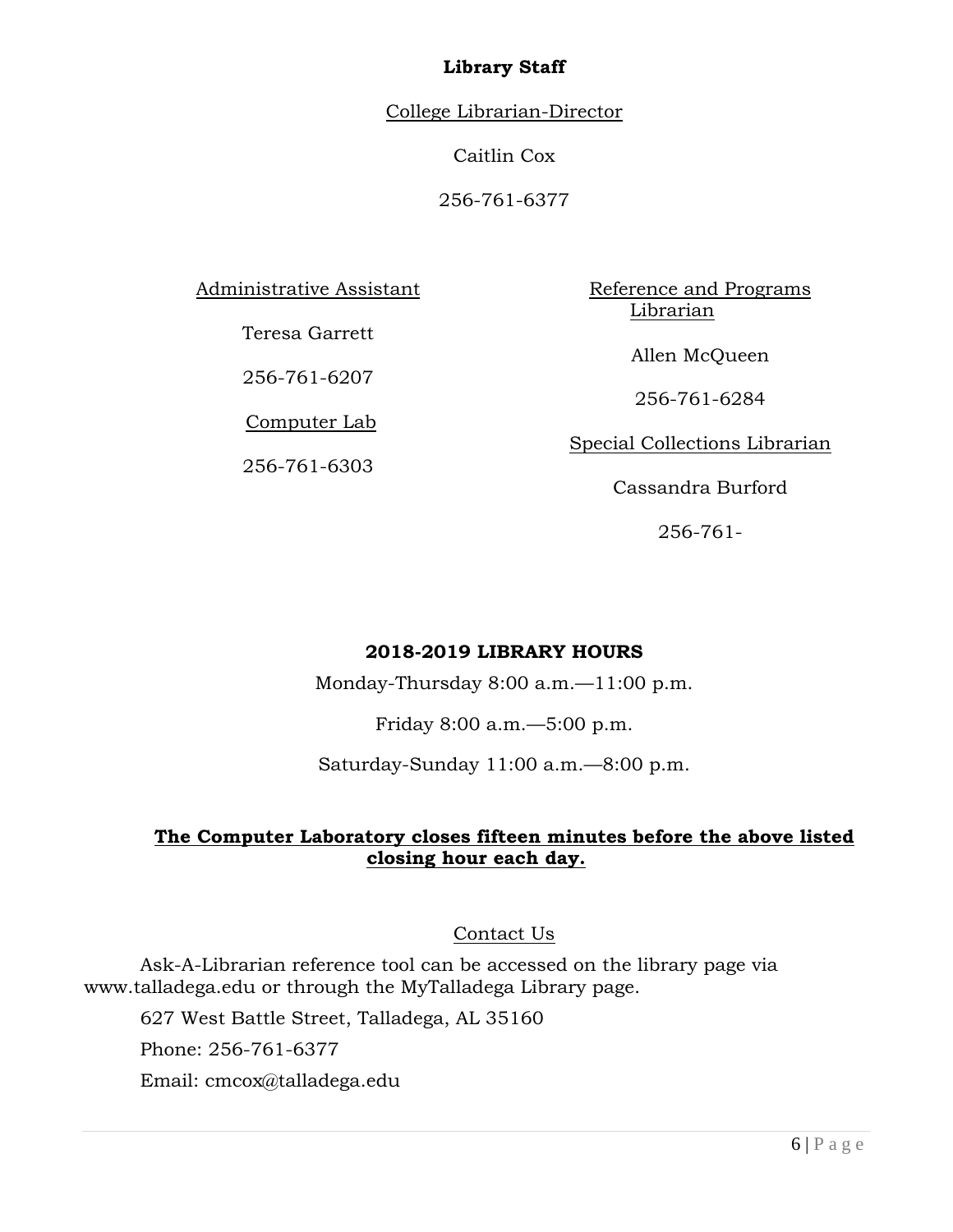

## Savery Library

### Archives Item Request Form

| Date:                                                                                |  |
|--------------------------------------------------------------------------------------|--|
| Type of Request: (circle one) In-Person Online                                       |  |
|                                                                                      |  |
| Format Requested: (circle one) Physical Copy Digital (add email address to comments) |  |
|                                                                                      |  |
|                                                                                      |  |
|                                                                                      |  |
|                                                                                      |  |
|                                                                                      |  |

####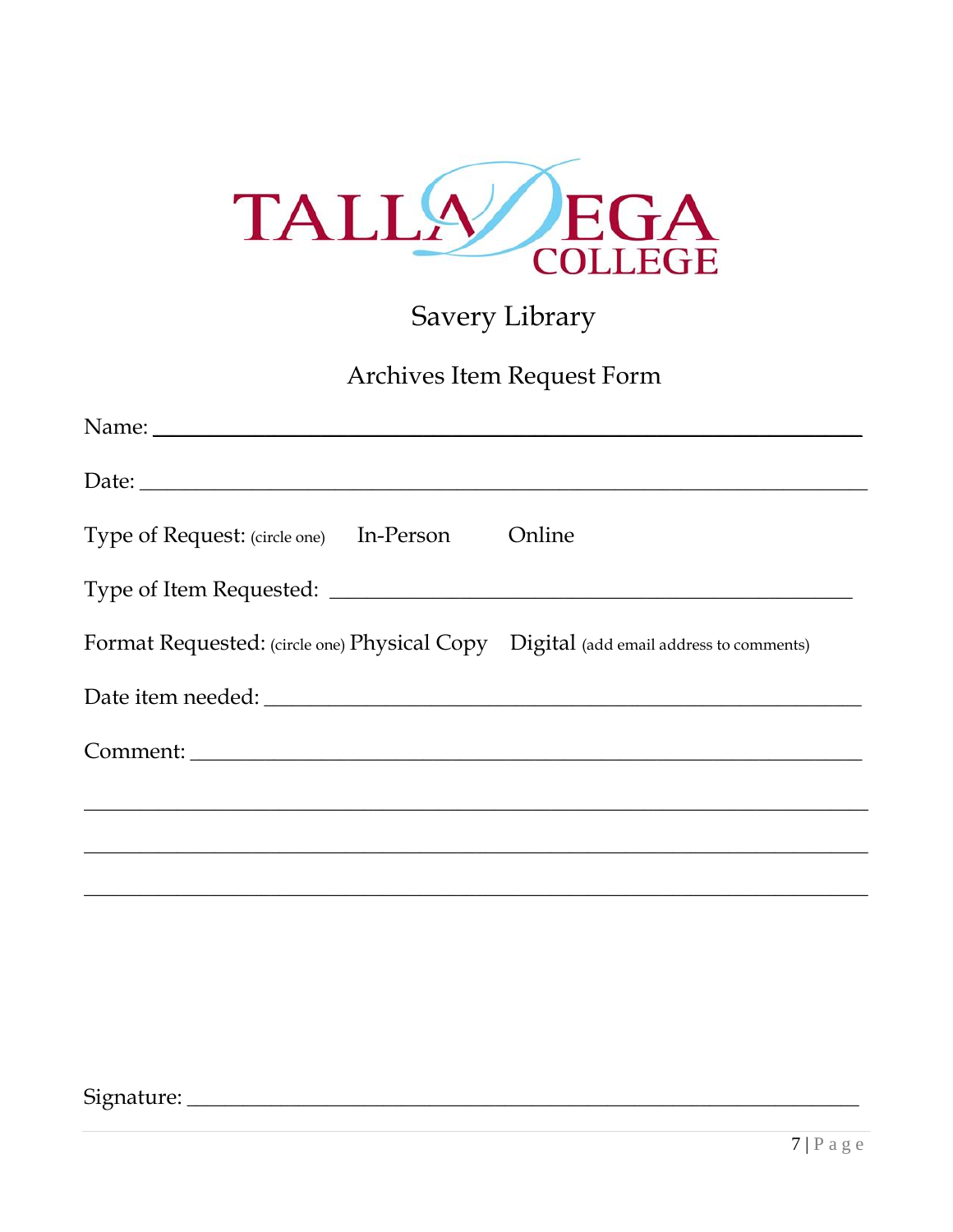

## Savery Library

Request Form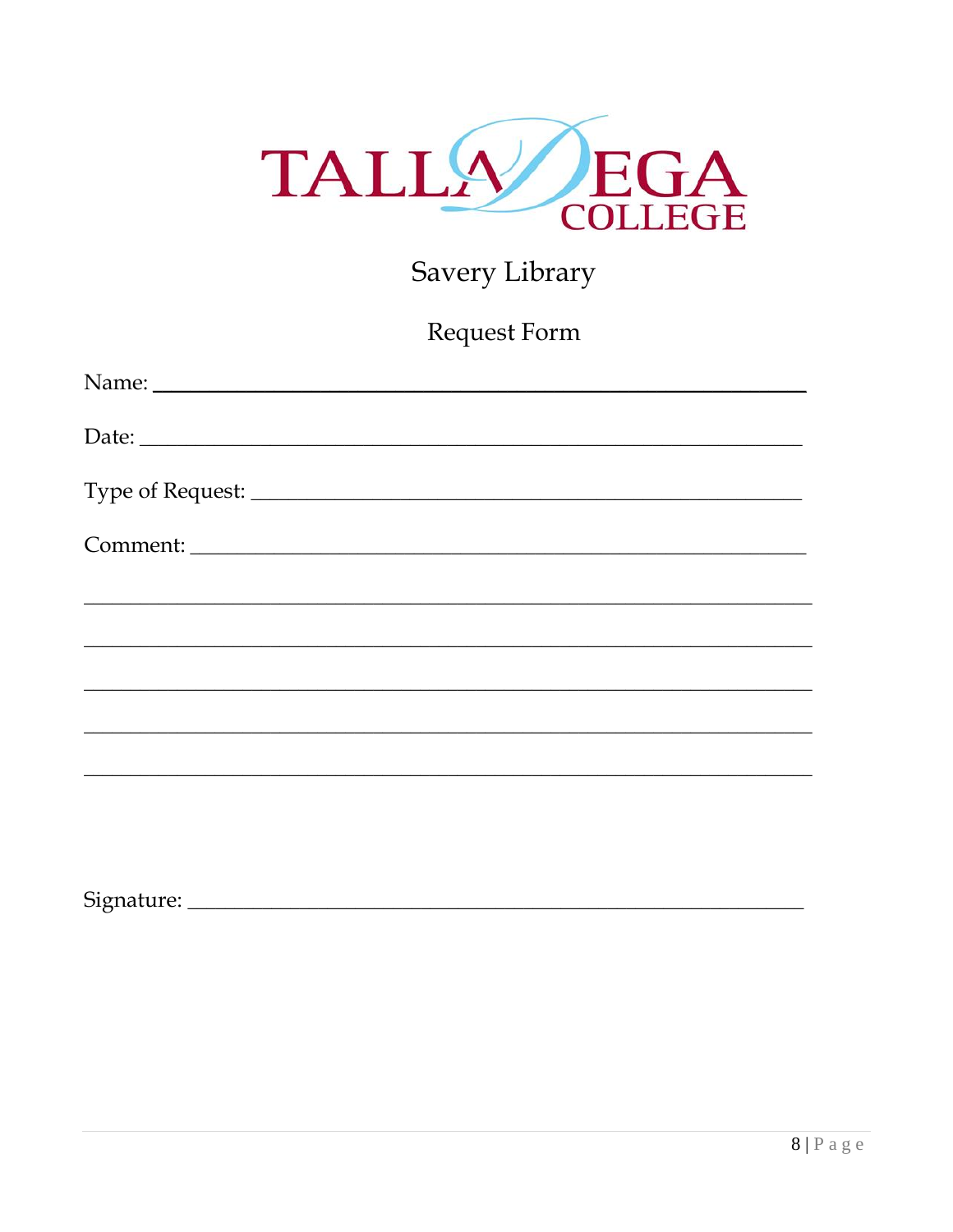

## Savery Library

## Book Request Form

| Date:                                   |  |                     |
|-----------------------------------------|--|---------------------|
|                                         |  |                     |
|                                         |  |                     |
| Type of Book: (please circle one) eBook |  | PrintBook Audiobook |
|                                         |  |                     |
|                                         |  |                     |
|                                         |  |                     |
|                                         |  |                     |
|                                         |  |                     |
|                                         |  |                     |
|                                         |  |                     |
| Signature:                              |  |                     |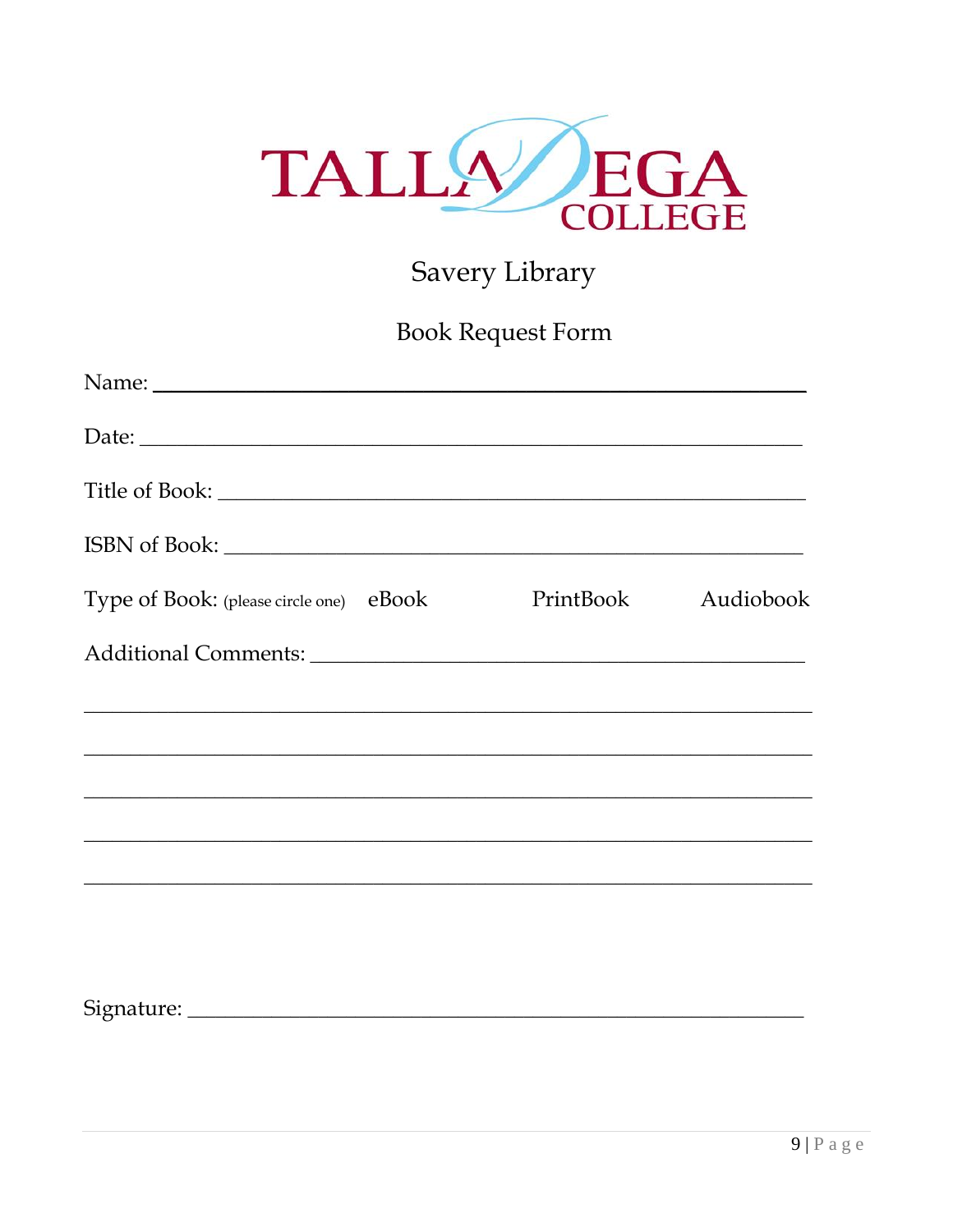

## **Required Textbook Information**

#### PLEASE TYPE Name: PLEASE NOTE IF NO TEXT REQUIRED Semester:

| Course<br>Number | Title of Course | Title of<br>Book | Author | <b>ISBN</b> | Publisher | Edition/Copyright |
|------------------|-----------------|------------------|--------|-------------|-----------|-------------------|
|                  |                 |                  |        |             |           |                   |
|                  |                 |                  |        |             |           |                   |
|                  |                 |                  |        |             |           |                   |
|                  |                 |                  |        |             |           |                   |
|                  |                 |                  |        |             |           |                   |
|                  |                 |                  |        |             |           |                   |
|                  |                 |                  |        |             |           |                   |
|                  |                 |                  |        |             |           |                   |
|                  |                 |                  |        |             |           |                   |
|                  |                 |                  |        |             |           |                   |
|                  |                 |                  |        |             |           |                   |
|                  |                 |                  |        |             |           |                   |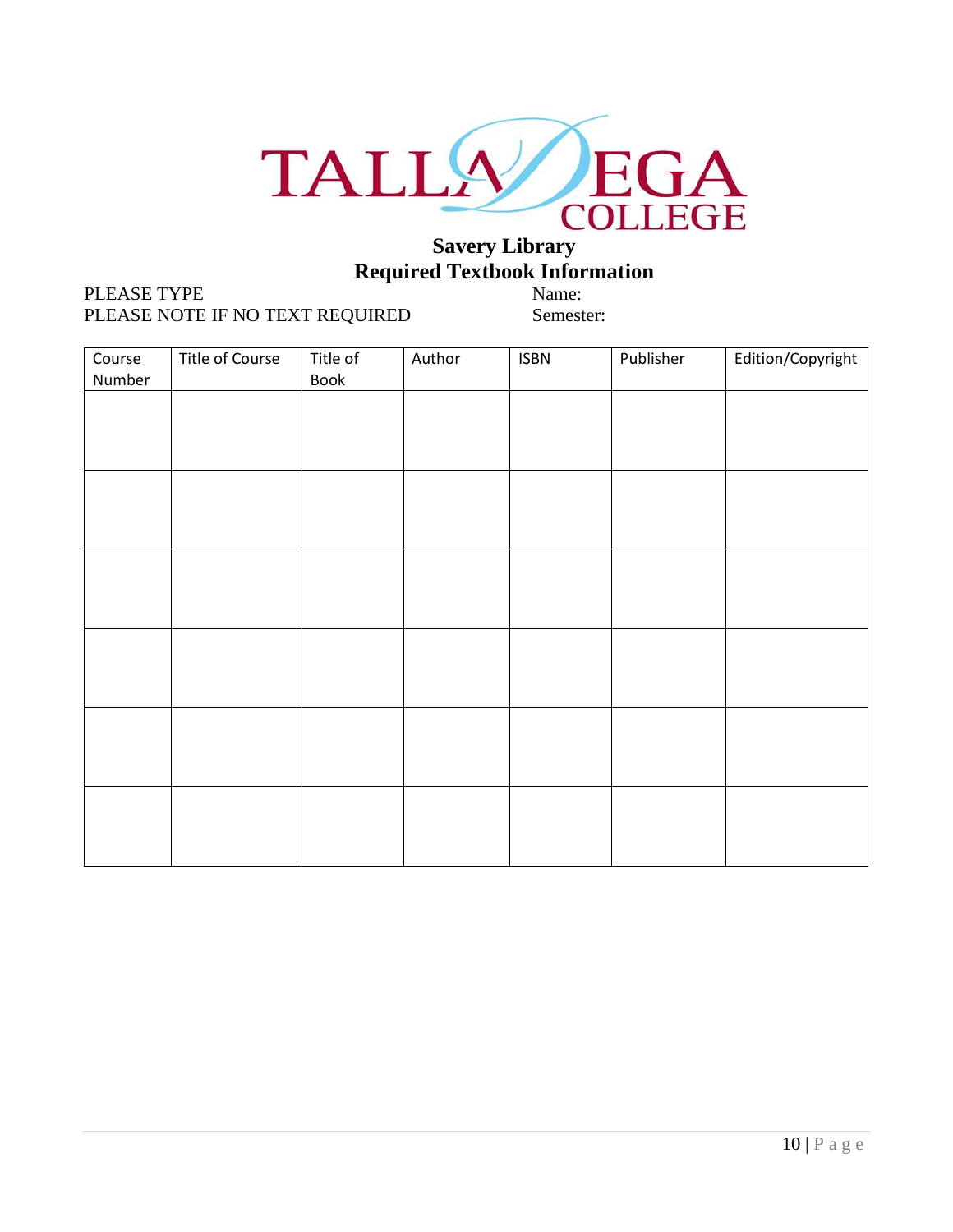

#### **Savery Library Instruction Request Form**

**Professor: \_\_\_\_\_\_\_\_\_\_\_\_\_\_\_\_\_\_\_\_\_\_\_\_\_\_\_\_\_\_\_\_\_\_\_\_\_\_\_\_\_\_\_\_\_\_\_\_\_\_\_\_\_\_\_\_\_\_\_\_\_**

**Class: \_\_\_\_\_\_\_\_\_\_\_\_\_\_\_\_\_\_\_\_\_\_\_\_\_\_\_\_\_\_\_\_\_\_\_\_\_\_\_\_\_\_\_\_\_\_\_\_\_\_\_\_\_\_\_\_\_\_\_\_\_\_\_\_\_**

**Preferred Date of Instruction: \_\_\_\_\_\_\_\_\_\_\_\_\_\_\_\_\_\_\_\_\_\_\_\_\_\_\_\_\_\_\_\_\_\_\_\_\_\_\_\_**

**Preferred Time of Instruction:**  $\blacksquare$ 

**Number of Students (if unknown, put approximate): \_\_\_\_\_\_\_\_\_\_\_\_\_\_\_\_\_**

**Is there something specific you would like your students to learn?**

**\_\_\_\_\_\_\_\_\_\_\_\_\_\_\_\_\_\_\_\_\_\_\_\_\_\_\_\_\_\_\_\_\_\_\_\_\_\_\_\_\_\_\_\_\_\_\_\_\_\_\_\_\_\_\_\_\_\_\_\_\_\_\_\_\_\_\_\_\_\_\_\_**

**\_\_\_\_\_\_\_\_\_\_\_\_\_\_\_\_\_\_\_\_\_\_\_\_\_\_\_\_\_\_\_\_\_\_\_\_\_\_\_\_\_\_\_\_\_\_\_\_\_\_\_\_\_\_\_\_\_\_\_\_\_\_\_\_\_\_\_\_\_\_\_\_**

**\_\_\_\_\_\_\_\_\_\_\_\_\_\_\_\_\_\_\_\_\_\_\_\_\_\_\_\_\_\_\_\_\_\_\_\_\_\_\_\_\_\_\_\_\_\_\_\_\_\_\_\_\_\_\_\_\_\_\_\_\_\_\_\_\_\_\_\_\_\_\_\_**

**\_\_\_\_\_\_\_\_\_\_\_\_\_\_\_\_\_\_\_\_\_\_\_\_\_\_\_\_\_\_\_\_\_\_\_\_\_\_\_\_\_\_\_\_\_\_\_\_\_\_\_\_\_\_\_\_\_\_\_\_\_\_\_\_\_\_\_\_\_\_\_\_**

**\_\_\_\_\_\_\_\_\_\_\_\_\_\_\_\_\_\_\_\_\_\_\_\_\_\_\_\_\_\_\_\_\_\_\_\_\_\_\_\_\_\_\_\_\_\_\_\_\_\_\_\_\_\_\_\_\_\_\_\_\_\_\_\_\_\_\_\_\_\_\_\_**

**Are there any specific subject areas you would like covered?**

Contact Information Caitlin Cox Allen McQueen 256-761-6377 256-761-6284

College Librarian-Library Director Reference and Program Librarian [cmcox@talladega.edu](mailto:cmcox@talladega.edu) amcqueen@talladega.edu